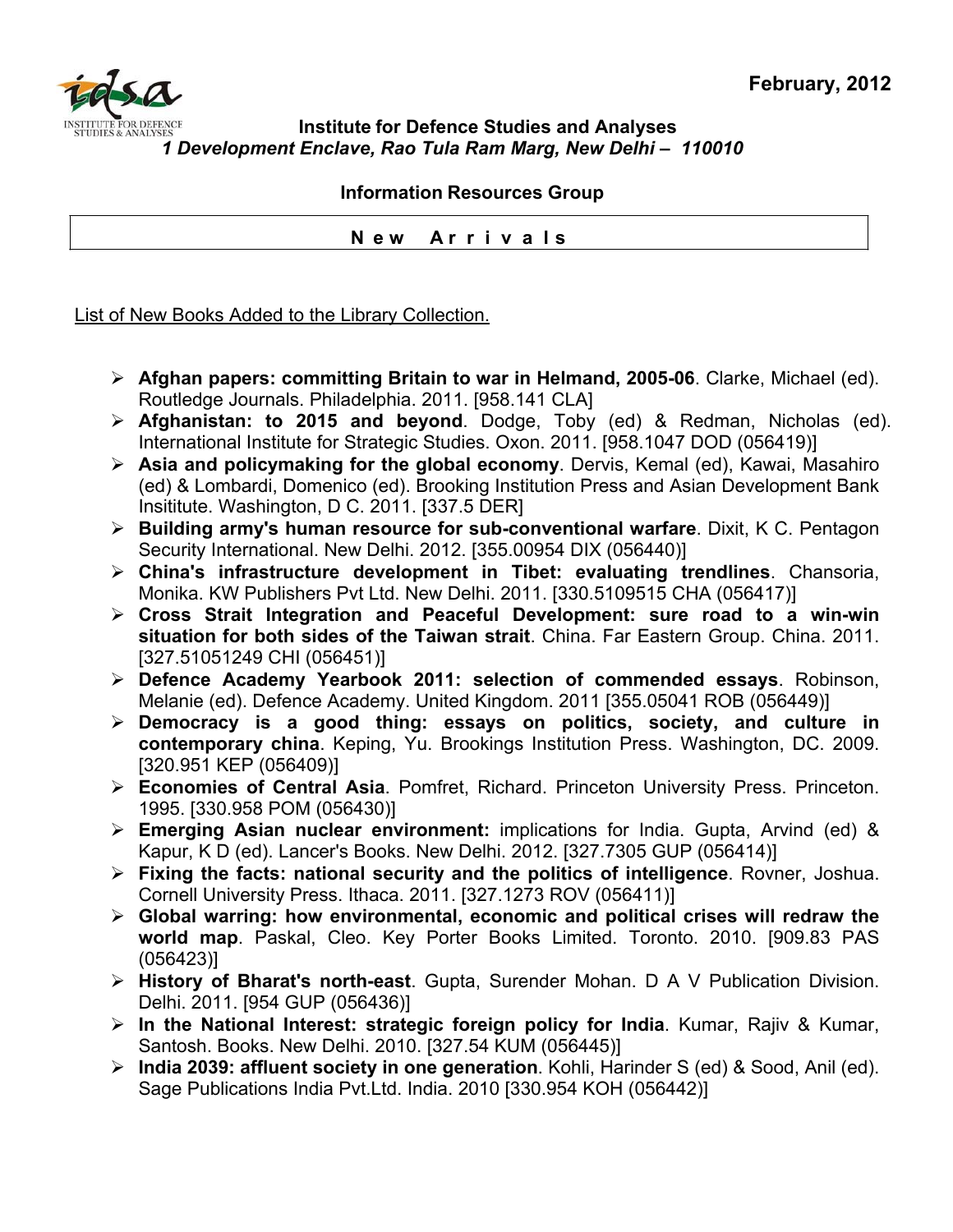- ¾ **India Infrastructure Report 2011: water, policy and performance for sustainable development**. Infrastructure Development Finance Company. Oxford University Press. New Delhi. 2011. [338.954 INF (056427)]
- ¾ **Indian Parliament**. Viswanathan, T K (ed). Lok Sabha Secretariat. New Delhi. 2011. [328.54 VIS (056435)]
- ¾ **Living weapons: biological warfare and international security**. Koblentz, Gregory D. Cornell University Press. Ithaca. 2009. [358.38 KOB (056413)]
- ¾ **Long view from Delhi: to define the Indian strategy for foreign policy**. Menon, Raja & Kumar, Rajiv. Academic Foundation. New Delhi. 2010. [327.54 MEN 055164]
- ¾ **Macroeconomic impact of the financial crisis 2008-09: capital account analysis of Germany, India and Japan**. Arora, Dayanand & Rathinam, Francis. Konrad Adenauer Stiftung. New Delhi. 2011. [339 ARO (056450)]
- ¾ **Managing the China challenge: how to achieve corporates success in the people's republic**. Lieberthal, Kenneth. Brookings Institution Press. Washington, DC. 2011. [658.00951 LIE 056408]
- ¾ **National Disaster Management Guidelines: management of tsunamis**. Govt. of India. National Disaster Management Authority. New Delhi. 2010. [363.340954 GOV (056434)]
- ¾ **National Disaster Management Guidelines: management of chemical (terrorism) disasters.** Govt. of India. National Disaster Management Authority. New Delhi. 2009. [363.340954 GOV (056433)]
- ¾ **National Disaster Management Guidelines: management of nuclear and radiological emergencies**. Govt. of India. National Disaster Management Authority. New Delhi. 2009. [363.340954 GOV 056432]
- ¾ **National Disaster Management Guidelines: management of biological disasters**. Govt. of India. National Disaster Management Authority. New Delhi. 2008. [363.340954 GOV (056431)]
- ¾ **Officially at Peace**. Roychowdhury, Shankar. Penguin Books India (P) Ltd. New Delhi. 2002. [355.00954 ROY (056448)]
- ¾ **Pakistan: military challenge in the backdrop of nuclear symmetry**. Kumar, Narender. KW Publishers Pvt Ltd. New Delhi. 2011. [355.021709549 KUM (056418)]
- ¾ **Peace research: theory and practice**. Wallensteen, Peter. Routledge. London. 2011. [303.66 WAL (056407)]
- ¾ **Perspectives for a European Security Strategy towards Asia: views from Asia, Europe and the US**. Geeraerts, Gustaaf (ed) & Gross, Eva (ed). VUBPRESS Brussels University Press. Brussels. 2011. [355.0330504 GEE (056428)]
- ¾ **Politics of narcotic drugs: survey**. Buxton, Julia (ed). Routledge. London, 2011. [363.45 BUX]
- ¾ **Politics of space: survey**. Sadeh, Eligar (ed). Routledge. London. 2011. [629.45 SAD]
- ¾ **Rising India Europe's Partner?: foreign and security policy, politics, economics, human rights and social issues, media, civil society and intercultural dimensions**. Voll, Klaus (ed) & Beierlein, Doreen (ed). Weibensee Verlag. Germany. 2006. [327.540940 VOL (056424)]
- ¾ **Small works: poverty and economic development in southwestern China**. Donaldson, John A. Cornell University Press. Ithaca. 2011. [339.46095134 DON (056412)]